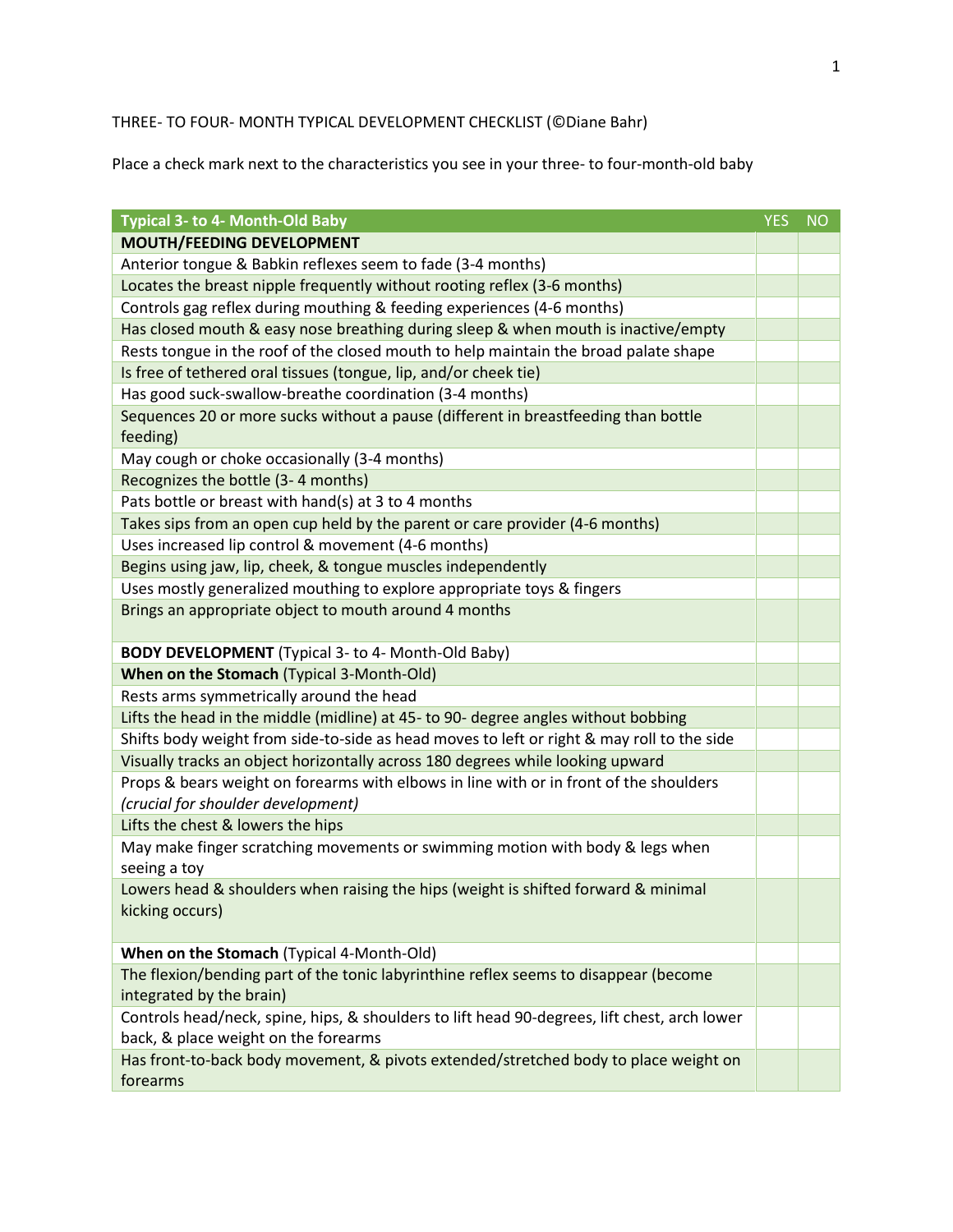| Maintains propped/lifted body position when head/neck are bent downward (flexed)                 |  |
|--------------------------------------------------------------------------------------------------|--|
| contributing to abdominal muscle & rib cage development, as well as hip stability                |  |
| Rolls from stomach to side with weight shift                                                     |  |
| Has increasing eye muscle control related to head control; visual attention leads head &         |  |
| eye movements                                                                                    |  |
| Alternates between extending & bending legs to develop hip, leg, knee, & ankle muscles           |  |
|                                                                                                  |  |
| When Lying on Each Side of the Body (Typical 4-Month-Old)                                        |  |
| The flexion/bending part of the tonic labyrinthine reflex seems to disappear (become             |  |
| integrated by the brain) around 4 months                                                         |  |
| Demonstrates a good balance of bending & extending body when lying on each side                  |  |
| (significant developmental milestone)                                                            |  |
| Develops rib cage shaping/contouring by bearing/supporting body weight against gravity           |  |
| along with the pull/action of the oblique abdominal muscles                                      |  |
| Develops side bending with new head positions                                                    |  |
|                                                                                                  |  |
| When on the Back (Typical 3-Month-Old)                                                           |  |
| Moro/Startle reflex begins to disappear (become integrated by the brain) between 3 & 6<br>months |  |
| Has head close to or in midline (middle of body), & begins to tuck chin toward chest &           |  |
| look downward                                                                                    |  |
| Rotates head from side-to-side while lengthening back of neck; may turn body onto side           |  |
| Looks at a toy in midline/middle with increasing attention, & may swipe at it                    |  |
| Visually follows a toy/face horizontally from side-to-side                                       |  |
| Typically has hands open with wrists & fingers spread                                            |  |
| Shows increase in hands & eyes working together (eye-hand coordination)                          |  |
| Demonstrates increase in moving just enough for an activity (grading) & moving one body          |  |
| part separate from another (dissociation)                                                        |  |
| Brings hands to the body in an increasingly coordinated manner, & begins to gain control         |  |
| over palmer grasp reflex                                                                         |  |
| Uses hands with increasing intention to explore own mouth, body, clothing, & care-               |  |
| providers (body awareness/touch experiences)                                                     |  |
| Often has feet together for body awareness/touch experience (frog-legged position)               |  |
| Stretches hip, leg, knee, & ankle muscles when moving legs                                       |  |
|                                                                                                  |  |
| When on the Back (Typical 4-Month-Old)                                                           |  |
| Moro/Startle reflex seems to disappear (become integrated by the brain) between 3 & 6<br>months  |  |
| The flexion/bending part of the tonic labyrinthine reflex seems to disappear (become             |  |
| integrated by the brain) around 4 months                                                         |  |
| The asymmetric tonic neck reflex seems to disappear (become integrated by the brain)             |  |
| between 4 & 6 months                                                                             |  |
| Moves trunk/core as a unit in slight bending & extending/stretching related to abdominal         |  |
| & hip movements (lowers spine & lifts hips)                                                      |  |
| Maintains head in midline/middle with tucked chin & elongated neck; neck & shoulder              |  |
| stability needed for tongue & jaw development/movement                                           |  |
| Looks downward when lowers chin                                                                  |  |
|                                                                                                  |  |